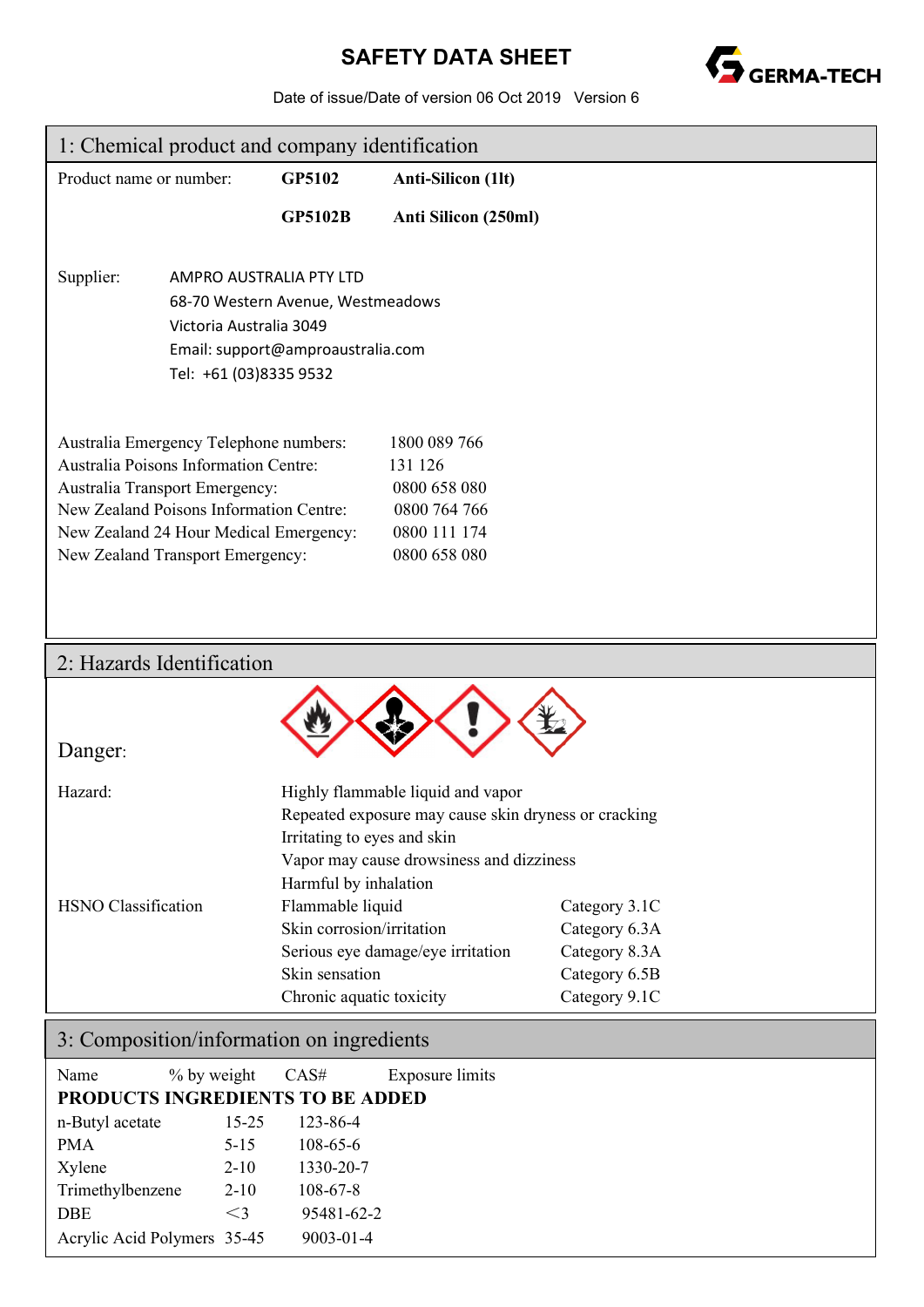| 4: First aid measures |                                                                                                                                                                                                                                                                                                                    |  |
|-----------------------|--------------------------------------------------------------------------------------------------------------------------------------------------------------------------------------------------------------------------------------------------------------------------------------------------------------------|--|
| General:              | In case of doubt or when symptoms persist, seek medical attention.<br>Never give anything by mouth to an unconscious person.                                                                                                                                                                                       |  |
| Inhalation:           | Move exposed person to fresh air. Keep the person warm and at rest. If not breathing, or if breathing<br>Is irregular, administer artificial respiration, or oxygen by trained personnel. If symptoms persist,<br>or the person is unconscious, place in recovery position and seek medical attention immediately. |  |
| Skin contact:         | Remove contaminated clothing and shoes. Wash skin thoroughly with soap and water, or recognised<br>skin cleaner, DO NOT use thinners or solvents.                                                                                                                                                                  |  |
| Eye contact:          | Immediately flush eyes with plenty of water for at least 15 minutes and remove any contact lenses,<br>holding the eyelids apart. Get medical attention and advice.                                                                                                                                                 |  |
| Ingestion:            | Get medical attention immediately. Keep the person warm and at rest. DO NOT induce vomiting.                                                                                                                                                                                                                       |  |

| 5: Fire-fighting measures |                                                                                                                                                                                                                                                                                                                                                                                                         |  |  |
|---------------------------|---------------------------------------------------------------------------------------------------------------------------------------------------------------------------------------------------------------------------------------------------------------------------------------------------------------------------------------------------------------------------------------------------------|--|--|
| Extinguishing media:      | CO2. Powder. Universal resistance foam. DO NOT use water jet.                                                                                                                                                                                                                                                                                                                                           |  |  |
| Recommendation:           | Fire will produce dense black smoke. Exposure to decomposition products may cause a<br>health hazard. Fire Fighter should wear self-contained breathing apparatus.<br>Water may be used to cool closed containers to prevent pressure build-up and possible<br>auto ignition or explosion when exposed to extreme heat.<br>DO NOT allow run off to from fire fighting to enter drains or water courses. |  |  |

| 6: Accidental release measures |                                                                                                                                                                                                                                                                       |  |  |
|--------------------------------|-----------------------------------------------------------------------------------------------------------------------------------------------------------------------------------------------------------------------------------------------------------------------|--|--|
| Personal precautions:          | Use suitable protective equipment, DO NOT attempt clean up if not suitably trained.<br>Exclude sources of ignition and ventilate the area. Keep unnecessary personal away.                                                                                            |  |  |
| Environmental precautions:     | Contain and collect spillage with non-combustible absorbent materials,<br>e.g. sand, earth, vermiculite, diatomaceous earth and place in a suitable container<br>for disposal in accordance with local regulations.<br>DO NOT allow to enter drains or water courses. |  |  |

# 7: Handling and Storage

| Handling: | DO NOT ingest. Avoid contact with eyes, skin and clothing. Keep container closed. Use only           |
|-----------|------------------------------------------------------------------------------------------------------|
|           | with adequate ventilation. Avoid breathing vapour or mist. Keep away from heat, sparks and flame.    |
|           | To avoid fire or explosion, dissipate static electricity during transfer by grounding and bonding    |
|           | containers and equipment before transferring material. Use explosion-proof electrical (ventilating,  |
|           | lighting and material handling ) equipment. Non-sparking tools should be used. Wash thoroughly       |
|           | after handling.                                                                                      |
| Storage:  | Store in a cool, dry, clean and well ventilated area. Away from sources of heat, ignition and direct |
|           | Sunlight. Keep container tightly closed and sealed until ready for use.                              |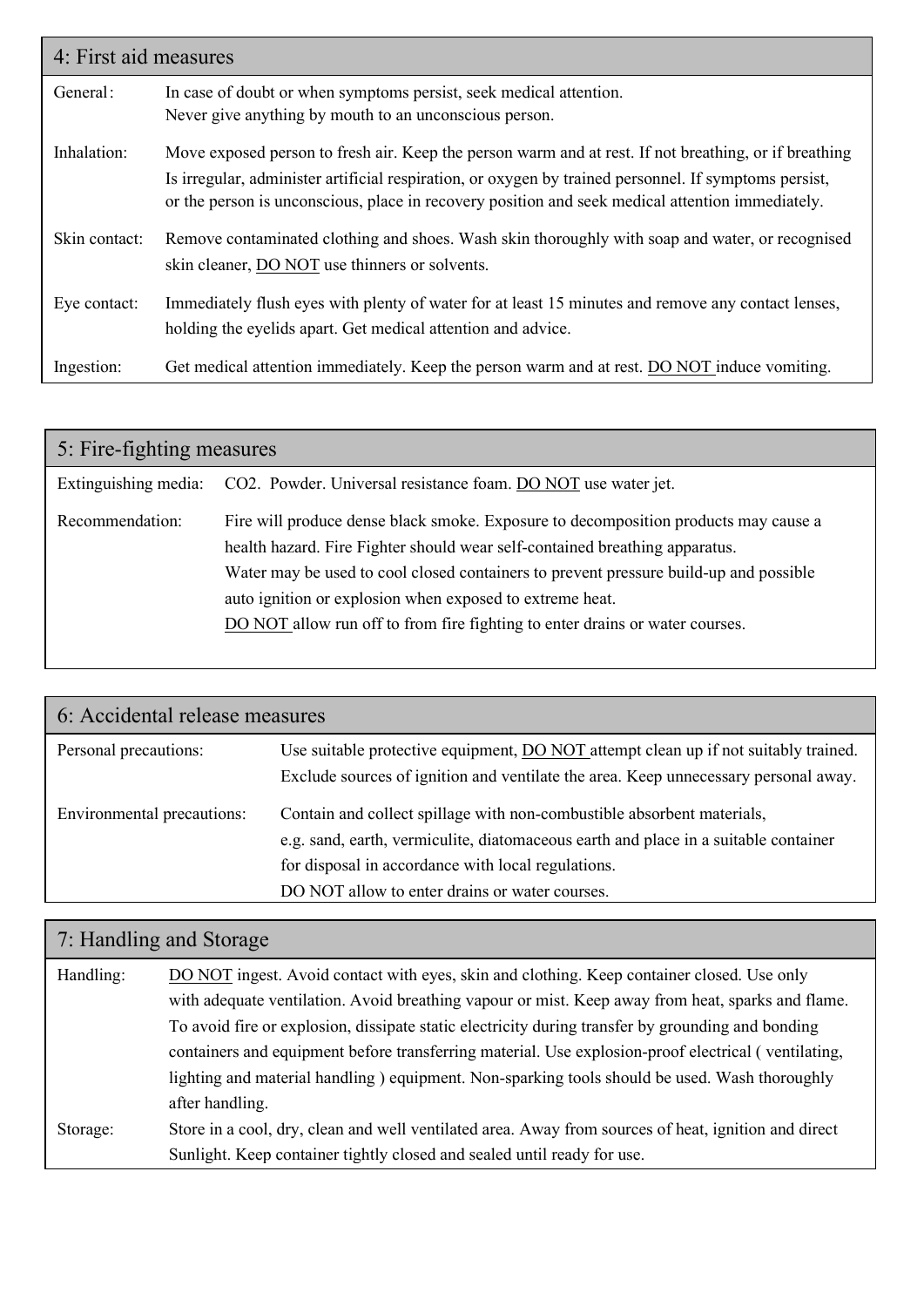### 8: Exposure controls/personal protection

| Engineering controls: | Provide exhaust ventilation or other engineering controls with protective earthing and   |  |  |
|-----------------------|------------------------------------------------------------------------------------------|--|--|
|                       | ignition free, to keep the airborne vapours below their respective occupational exposure |  |  |
|                       | limits. Suitable respiratory protection must be worn.                                    |  |  |
| Personal protection:  |                                                                                          |  |  |
| Respiratory:          | Wear appropriate respirator when ventilation is inadequate.                              |  |  |
| Hands:                | Impervious glove should be worn.                                                         |  |  |
| Eyes:                 | Approved safety glasses must be worn if there is a possibility of splashing.             |  |  |
| Skin and Body:        | Wear protective clothing made of antistatic and fire resistant fibers.                   |  |  |

## 9: physical and chemical properties

| Physical state and appearance:    | Liquid         |
|-----------------------------------|----------------|
| Odour:                            | Characteristic |
| Flash point:                      | $36 \deg C$    |
| Initial boiling point:            | $70 \deg C$    |
| Viscosity:                        | N/A            |
| Gravity:                          | $0.99$ g/cm3   |
| Lower explosion limit % (V/V):    | 0.9            |
| Upper explosion limit % $(V/V)$ : | 7.7            |
| Vapour density:                   | $>$ air        |
| Miscibility in water:             | Not miscible   |

| 10: Stability and reactivity      |                                                                          |
|-----------------------------------|--------------------------------------------------------------------------|
| Stability:                        | The product is stable under recommended storage and handling conditions. |
| Conditions of instability:        | Static, flames, sparks, heat.                                            |
| Incompatible substances:          | Reactive or incompatible with oxidizing materials, acids, alkalis.       |
| Hazardous decomposition products: | When exposed to high temperatures may produce decomposition products,    |
|                                   | carbon monoxide, carbon dioxide, oxynitride.                             |

## 11: Toxicological information

| Acute hazardous effect:          |                                                                                             |  |  |
|----------------------------------|---------------------------------------------------------------------------------------------|--|--|
| Inhalation:                      | Irritating to respiratory system.                                                           |  |  |
| Skin:                            | Repeated or prolonged contact may cause removal of natural fat from skin, resulting in      |  |  |
|                                  | non-allergic dermatitis and absorption through the skin.                                    |  |  |
| Eye:                             | May cause irritation and reversible damage.                                                 |  |  |
| Ingestion:                       | May cause, CNS effect, dizziness, drowsiness, fatigue, gastroenteritis, headache, vomiting, |  |  |
|                                  | nausea, weakness. May also cause irritation and damage to lung when inhaled or swallowed.   |  |  |
| Potential chronic health effect: |                                                                                             |  |  |
| Inhalation:                      | Not available                                                                               |  |  |
| Skin contact:                    | Not available                                                                               |  |  |
| Ingestion:                       | Not available                                                                               |  |  |
| Other special effects:           | Not available                                                                               |  |  |